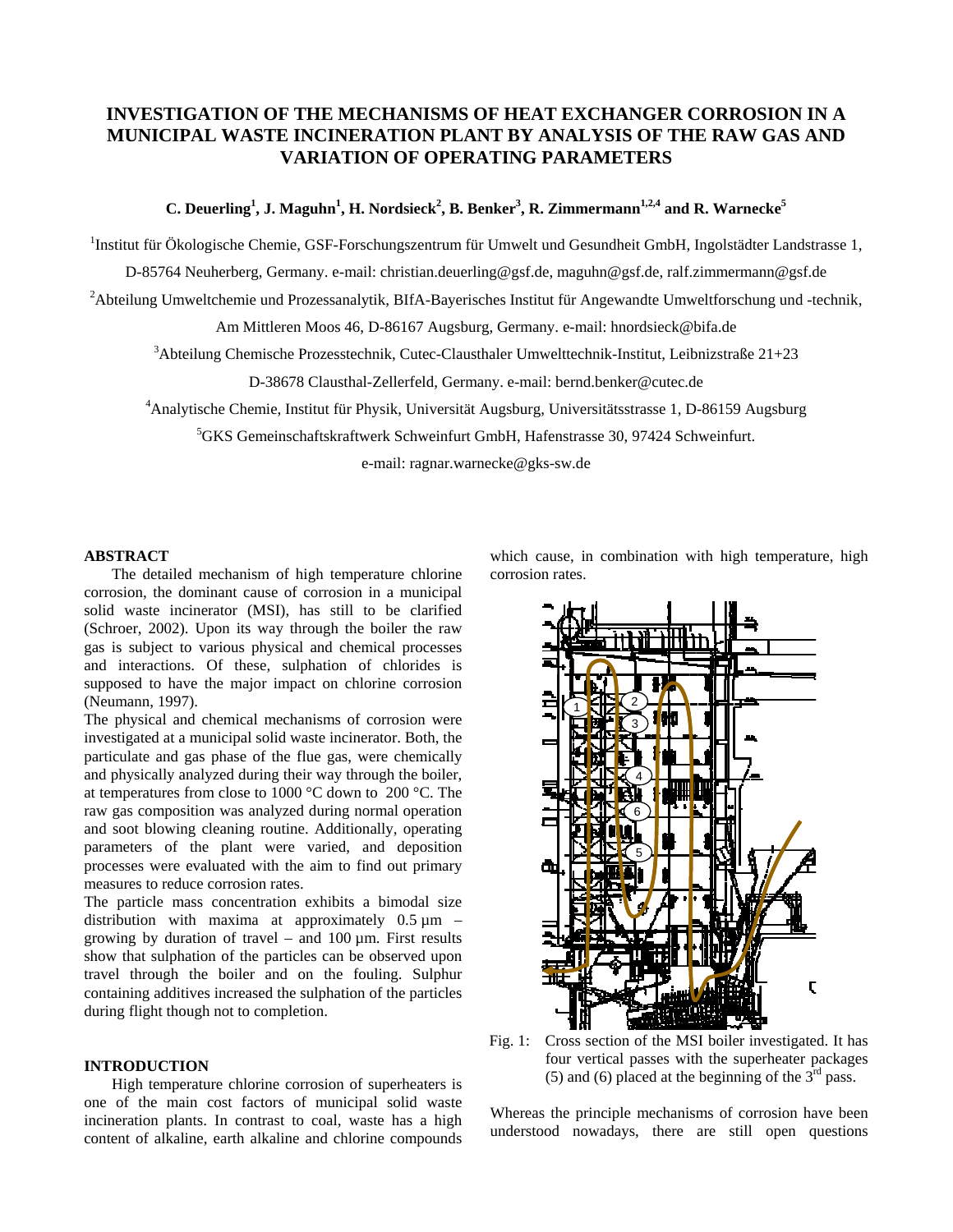regarding kinetics and raw gas evolution, one of the reasons for a broad range of corrosion rates in similar plants that still cannot be explained completely (M. Spiegel, 1994 and Warnecke, 2003).

A study has been started to setup a comprehensive model for corrosion in a municipal solid waste incineration plant (MSI). The plant investigated has an annual operational capacity of 180.000 tons, operating with three lines each equipped with a vertical-4- pass boiler.

The raw gas has a mean load of approx.  $2-4$  g/m<sup>3</sup> of particulate matter, which consists of particles of different physical condition (liquid or solid), different shape (spherical, cubic, flat, fractal, etc.) and different size (nuclei of some nanometres up to ash pieces of some millimetres in diameter) (Deuerling, 2005). Deposition of particulate matter is supposed to play the major role in exposing metal surfaces inside the boiler to corrosive substances (Schroer, 2002 and W. Spieglel, 2003). The aerodynamic diameter of depositing particles ranges from some nanometres to several hundreds of micrometers. The small particles are deposited by diffusion and thermophoretic effects, the larger ones due to inertial impaction (estimation of inertial deposition predicts a lower aerodynamic diameter of approximately  $20 \mu m$  for high chance of impaction at the geometry of superheater tubes) (Benker, 2005).

The raw gas components are subject to various physical and chemical processes and interactions of particulate and gas phase during passage through the boiler. Thermodynamic equilibrium predictions do not represent the real situation in the boiler due to very short residence times of the raw gas at a given temperature level (Deuerling, 2005 and Maguhn, 2003). Therefore, the kinetic of most of the reactions has to be considered. Hence, nucleation of particles, e.g. alkali salts, from the gas phase might appear at a lower temperature (further in the flue-gas duct) than thermodynamically calculated. The progression of the single reactions, however, plays a major role in understanding corrosion processes and setting up a concise corrosion model.

# **METHODS**

Particles from 30 nm to 3 mm were sampled, transferred to off-stack instruments, size fractionated and analyzed regarding chemical composition and mass concentration. Additionally, acidic components of the gas phase were analyzed. Measurements were performed in the first pass (900 $^{\circ}$ C) and second pass (700 $^{\circ}$ C), straight behind the first two superheater bundles in the third pass (500 °C) and finally in the forth pass (300 °C). As the composition of the fuel exhibits considerable temporal variation, each measurement was carried out in parallel at the reference point  $(2^{nd}$  pass) and at the measuring point in question. According to this, two identical measurement systems were set up.

To minimize sampling artifacts, a high temperature resistant probe was constructed which instantaneously dilutes and tempers the raw gas to 300 °C in a range of 250  $-1000$  °C of boiler temperature. To retain the particulate matter in its current state, rapid but smooth dilution of the raw gas was accomplished by a porous tube diluter. The porous tube is positioned directly behind the swan neck inlet of the sampling probe and is provided with preheated clean air. The probe is kept to a constant temperature of 300 °C by air cooling, independent from the varying ambient temperature (Baron, 2001; Deuerling, 2005; Lyyränen, 2004; Mikkanen, 2000; Mikkanen, 2001 and Turrek, 2004).

The temperature of the aerosol sample is kept at 300 °C until the first ejection diluter (see fig. 3). This temperature was chosen to prevent condensation of water until final dilution. Additionally, the physical condition of several eutectics of metal chlorides melting beneath 300 °C could thus be maintained throughout the sampling path.



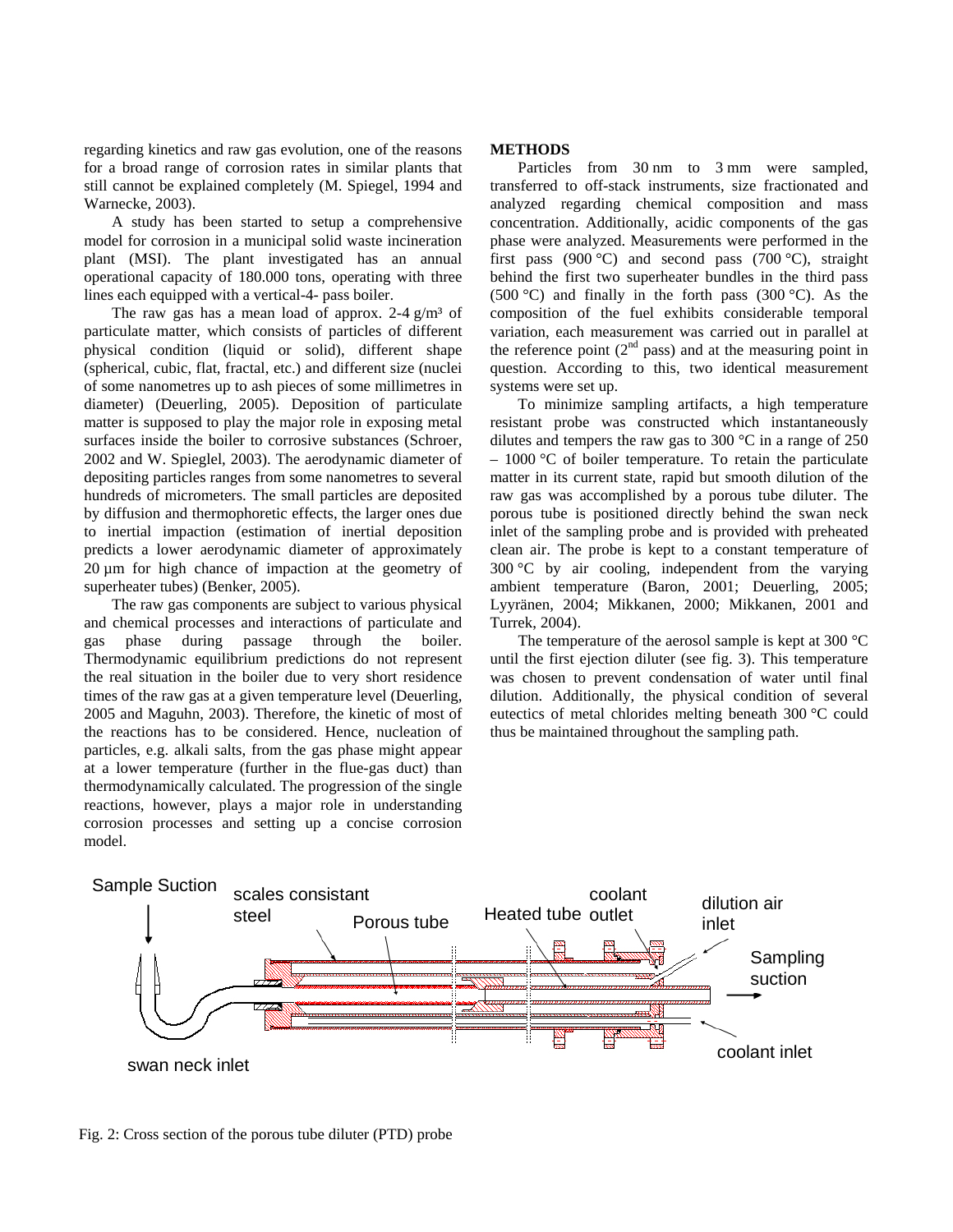

Fig. 3: Scheme of the measurement equipment with PTD probe, cyclone and ejector dilution cascade. All flows of the system are divided isokinetically.

The coarse particle fraction is deposited in a tailored cyclone. Subsequently the branch for analysis of the gas phase and main pump is separated. After a further dilution by a factor of 100 by a two ejector dilutor cascade, the fine particles  $(30 \text{ nm} - 12 \text{ µm})$  are size fractionated by an ELPI (Dekati Oy, Finland) and collected for chemical analysis in a Berner low-pressure impactor cascade (60 nm  $-10 \text{ µm}$ ). For analyzing the size distribution of particles from 0.8 µm to 20 µm an Aerodynamic Particle Sizer (TSI Inc., USA) was employed (see fig. 3) (Deuerling, 2005).

## **RESULTS**

## **Mass balance**

The total mass concentration was determined by summing the sampled data of all instruments and taking into account the losses. In summary, the mass concentration is approx. 3.2  $g/m<sup>3</sup>$  in the first and second pass, 2.6  $g/m<sup>3</sup>$  in the third pass behind the first two superheater packages and 2.1  $g/m<sup>3</sup>$  in the middle of the forth pass after the aerosol has passed all superheaters and half of the economisers.

The deposits inside the inlet of the probe varied in mass from pass to pass. Chemical analysis showed a good correlation with the particular content of the cyclone, implying that primarily coarse particles were deposited in the bend of the inlet. Consequently, its content was merged with that of the cyclone. Figure 4 shows the different mass concentration fractions of the components of the sampling system.



**Total Mass Concentration in each pass**

Fig. 4: Total mass balance of the four passes

In total, the mass concentration is reduced over the course of the boiler; however, this total trend is only reflected by the fraction of the inlet. The content of the inlet contributed nearly half of the whole sampled mass concentration in the first pass. This portion is drastically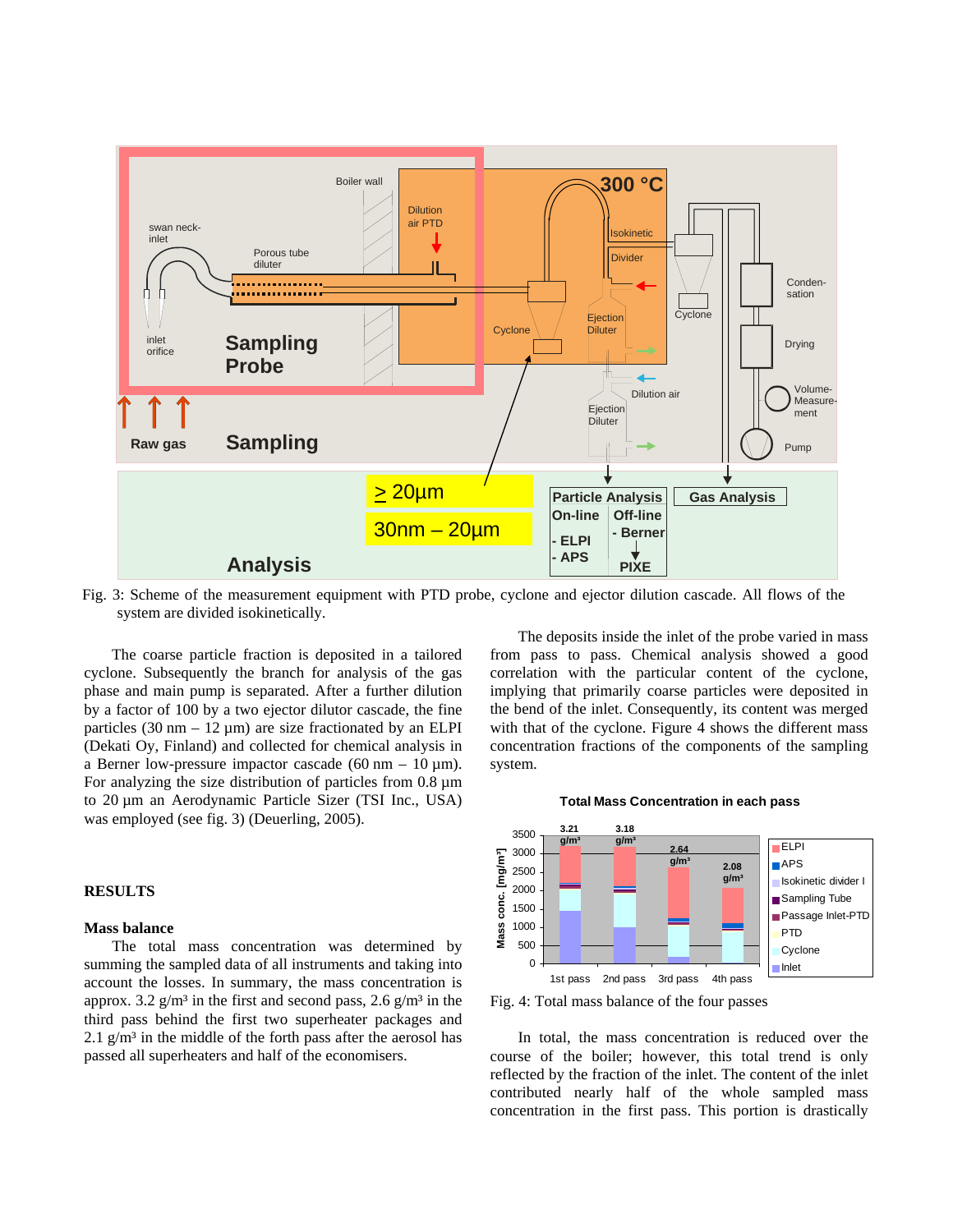reduced to a finally negligible value in the  $4<sup>th</sup>$  pass. Vice versa, the content of the cyclone has tendency to increase from pass to pass, so, when added, the inlet and cyclone show a good compliance with the total trend.

## **Chemical composition**

Fifteen particle size fractions and the inlet content were chemically analysed. Looking at the relevant elements only, the particles can be divided into two main groups,  $\langle 20 \mu m$ and  $> 20 \mu m$ , where the chemical composition differs significantly.

The fraction  $<$  20  $\mu$ m has a high content of chlorine, potassium and sodium, indicating their origin from NaCl and KCl. The sulphur content is about 5 %, but only few silicon and calcium is present in this fraction.

The fraction  $> 20 \mu m$  has a much higher content of silicon and calcium, which are typical constituents of ash set free directly from the fire.





**3rd Pass - Mean Chemical Composition** 









Fig. 5 a-d: Chemical composition of all size fractions (in micrometers) from  $1<sup>st</sup>$  pass (a) to  $4<sup>th</sup>$  pass (d). Column 9 shows the composition of the inlet. The so called "Rest" is the sum of minor present elements (like titanium, bromine etc.) and the oxygen of the oxides of the shown elements.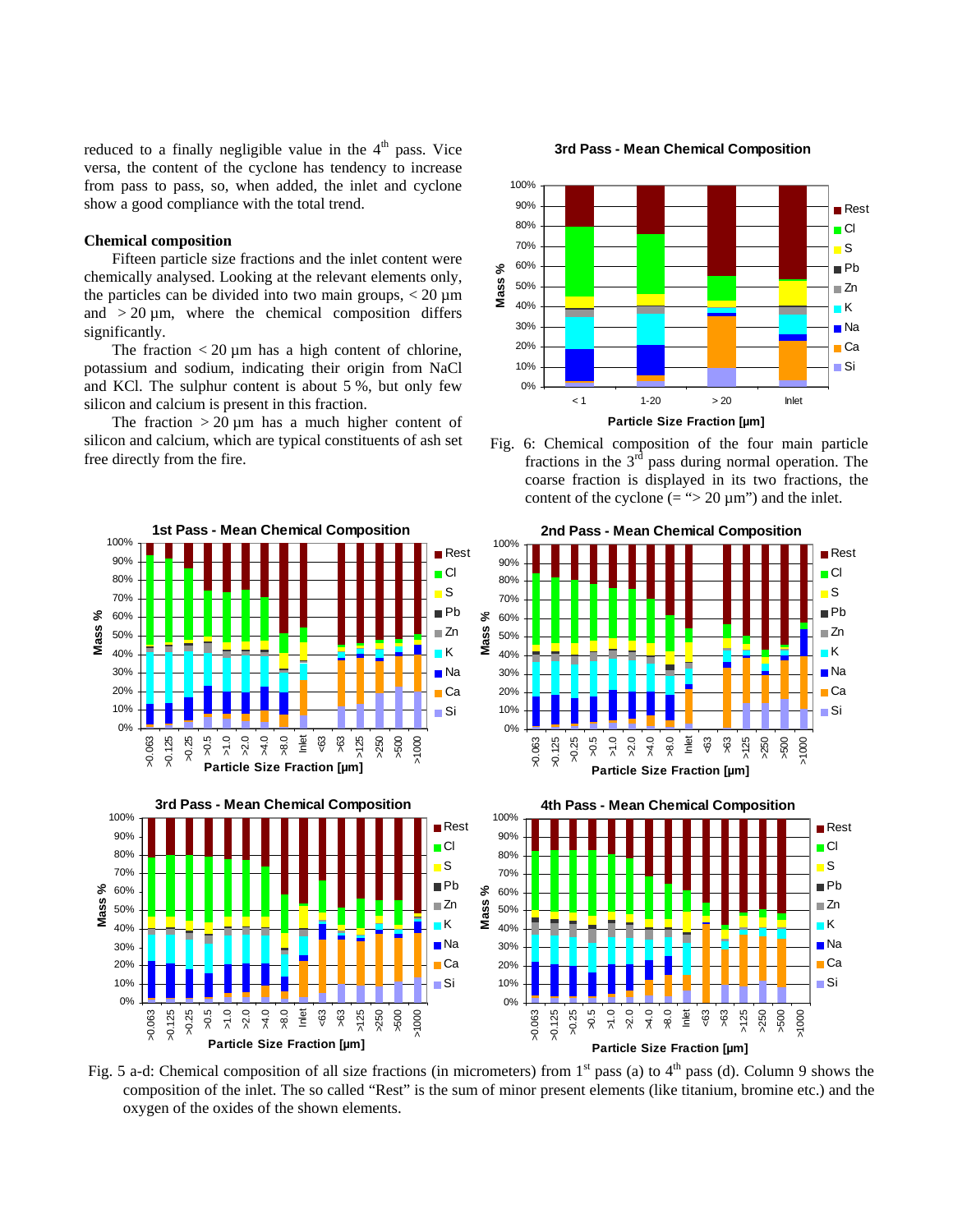

Fig. 7a (left), 7b (right): Sulphation of the aerosol particles on-the-fly (7b) is accompanied by a decrease of  $SO_2$  and increasing HCl content of the gas phase (7a) through the passes.

The summarizing graphs of figure 5 display the composition of the inlet as the ninth column. It is obvious – neglecting the  $4<sup>th</sup>$  pass, where the inlet has nearly no content – that the inlet is very similar to the cyclone content. This observation was confirmed by correlation calculations. Consequently, for the considerations concerning mass concentration and chemistry, the content of the inlet was completely added to the cyclone content.

#### **Sulphation**

Sulphation of the chlorides is supposed to play a key role in corrosion processes. By this reaction alkali chlorides are converted to sulphates by sulphur dioxide. If sulphation occurs during the flight of chloride containing aerosol particles, chlorine is released mainly as indifferent HCl, as concerning corrosion (1).

 $2 KCl + SO_3 + H_2O \rightarrow K_2SO_4 + 2 HCl$  (1)

The sulphation of particles already deposited on superheater tubes is supposed to result in the formation of "active" chlorine (2) that subsequently reacts with the iron of the tube steel (Kautz, 1972).

 $2 \text{ NaCl} + \text{SO}_3 + \frac{1}{2} \text{O}_2 \rightarrow \text{Na}_2\text{SO}_4 + \text{Cl}_2$  (2)

The chemical composition of the aerosol particles shows a decrease of chlorine content in the three finest fractions, from the first to the third pass, accompanied by an increase of the sulphur content of these particles. Sulphation of the particles therefore occurs throughout the passes onthe-fly, so that already (partly) sulphated particles reach the superheaters. This conversion corresponds with a measured increase of the hydrogen chloride content of the raw gas (see fig. 7).

The composition of the inlet and the fouling of the superheater shows a slightly higher content of chlorines and sulphur than the content of the cyclone. This can be explained by an additional deposition of fine particles by thermophoresis or turbophoresis. For mass balance aspects, these additional amounts do not play a major role, though.

### **Size distribution**

The aerodynamic particle size distribution appears bimodal through the way of the boiler. The first mode at approx.  $0.5 \mu m$  should be merely created by secondary particles which are generated by the fire. The maximum of this fine mode shifts to slightly higher values during the travel of the aerosol (see fig. 8). This behaviour can be well understood by chemical and physical processes causing a growth of the particles. Nucleation from the gas phase occurs in the hot regions down to approx. 650 °C creating new particles in the 1<sup>st</sup> pass. Further condensation results in a quick growth of these ultra-fine particles as well as in growing of ash particles emitted from the fire. Furthermore, coagulation of particles increases the mean diameter of the particles in this size fraction up to 10 µm.

The second mode appears at approx. 300  $\mu$ m and is mainly composed of primary particles like ashes and calcium oxide spherules. These particles are also growing by condensation. Because of the high initial particle diameter the coarse fraction does not change its size distribution significantly. The coarse fraction contributes to the particle mass concentration similarly as the first mode; however, it is more reduced on the way through the boiler.

Between the two modes there is a range of very low mass concentration which is increased from the  $1<sup>st</sup>$  to the  $4<sup>th</sup>$ pass, mainly by growing particles from the fine fractions.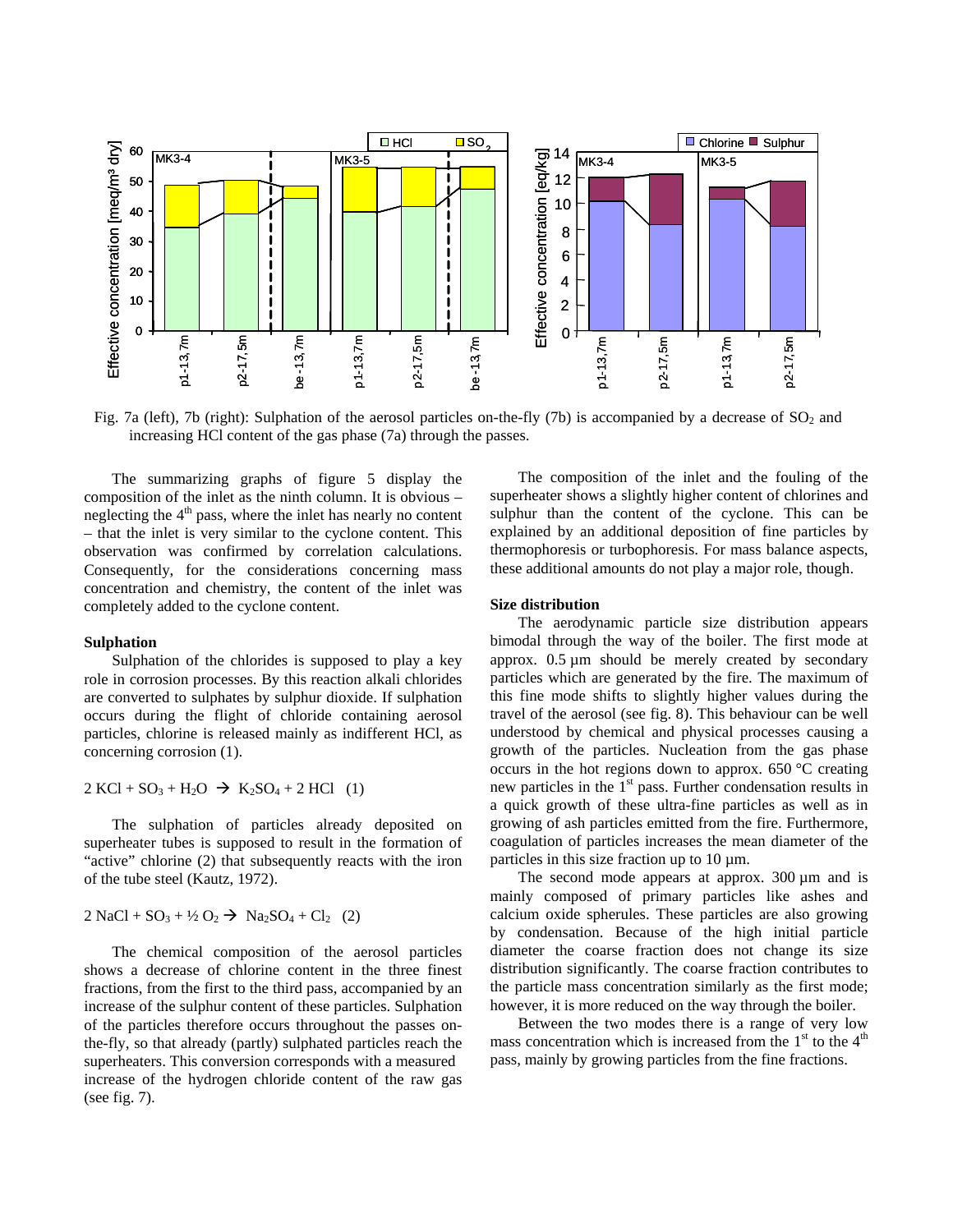

## **Normal Operation, Mass Concentration, 1st - 4th Pass (mean values)**

Fig. 8: Size distribution of the 4 passes during normal operation (mass concentration).

### **Soot blowing**

Measuring the aerosol in the  $3<sup>rd</sup>$  pass of the boiler during a cleaning ("soot blowing") routine enables to look at particles, which were deposited on the superheater fouling surfaces at a temperature of approx. 490 °C and blown off after an eight hours interval.

Figure 9 gives a time resolved impression of the aerosol variation during soot blowing, which was recorded of the three soot blowers of the  $3<sup>rd</sup>$  pass, each cleaning a superheater package by high pressure steam blowing from a rotating jet for a few minutes every 8 hours. The whole soot blowing procedure takes less than 15 minutes.



Fig. 9: 3D-Time (x-axis, total length equals 30 min) and particle size (y-axis,  $0.8-20 \,\mu m$ ) resolved mass concentration during a soot blowing routine. Measurement point is in the  $3<sup>rd</sup>$  pass behind 3 soot blowers.

Fig. 10 shows the mass concentration distribution during soot blowing compared to normal operation. The remobilized deposits of the superheaters are causing a small increase of the fine particle fraction, but mainly to the middle and coarse particle fractions. The hot and dry steam jet of the cleaning process obviously removes the deposited particles in a similar size distribution as they might have been when the fouling took place.



Fig. 10: Particle size distribution during normal operation (green) and soot blowing (black).

The chemical analysis shows that the chlorine content of all three fractions is significantly smaller and sulphur is slightly increased (fig. 11).

The aerosol sampled during soot blowing represents a mixture of current stack gas and remobilized deposits. The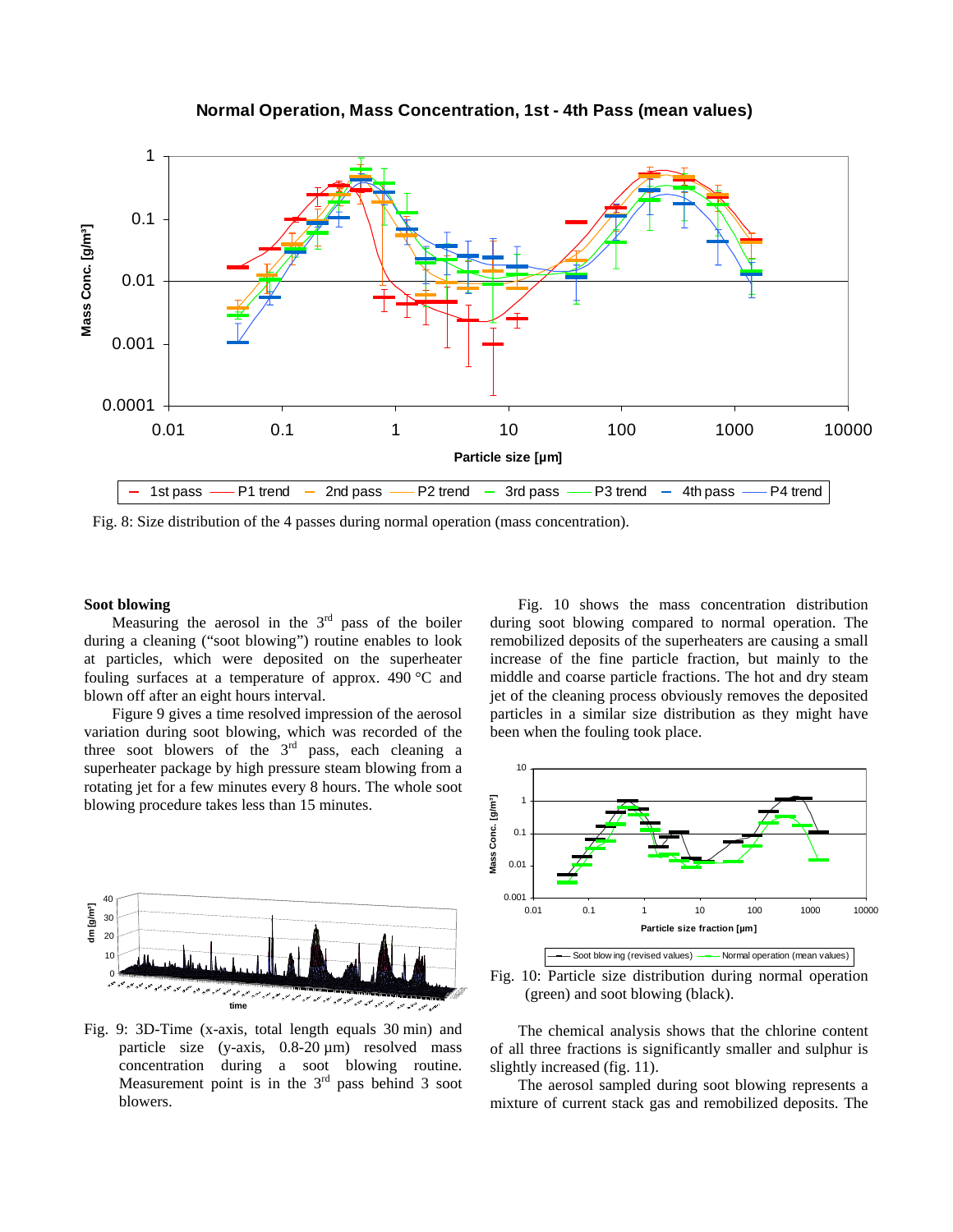two-dimensional mixture of the aerosol size fractions and of more or less sulphated particles from the deposits can be relocated by calcium as an indicator, as calcium relations are not changed on the superheater.



 **Soot Blowing - Chemical Composition (3rd pass)**

Fig. 11: Chemical composition of the particles during soot blowing routine ("SB net"), compared with normal operation ("NO"). "Net" composition means the calculated difference between normal and soot blowing operation.

## **Variation of operating parameters**

After characterisation of the normal operation and the deviations taking place in short term (size of fire), middle term (mixture of waste) and long term (seasonal changes, maintenance intervals), it was an important aspect to learn about the changes or different behaviour of the aerosol parameters when the operation parameters of the boiler were modified in a specific manner up to the limits of a save run.

In a first experiment, the length of the fire was reduced by focussing the primary air to the first zones of the grate. By this the burning time for the waste was reduced paralleled by an increase in fire temperature. This state was kept for three days, measurements being performed at the second and third day.

Whereas the particle fraction  $< 0.5 \mu m$  was nearly unaffected, the particle mass concentration of the particles above  $0.5 \mu$ m nearly doubled, in the range of  $1-20 \mu$ m, the mass concentration reached triple the value of normal operation (fig. 13). This can be explained by an increased halogenide (Cl, Br) release of a hotter fire. The halogenides condense as salt particles what is expected to create an increase of particles in the range one micrometer in the second pass.



**Short Fire compared to Normal Operation (mean values)**

Fig. 12: Mass concentration in the  $2<sup>nd</sup>$  (orange lines) and  $3<sup>rd</sup>$ (blue lines) pass at "short fire" operation, compared with normal operation (dotted lines).



Fig. 13: Relative change of mass concentration between normal operation and "short fire" in the  $2<sup>nd</sup>$  pass (orange bar) and in the  $3<sup>rd</sup>$  pass (green bar)

The increased content of halogenides and alkalis compared to normal operation is also found in the chemical composition of the particles of the  $3<sup>rd</sup>$  pass. Sodium and potassium in total are increased by more than five percent points, what means a doubling in the coarse particle fraction.

Another experiment was to decrease the recirculation gas addition in the boiler. The recirculation gas is taken from the flue gas after the cyclone, which is the first cleaning component behind the boiler, and reinjected above the burning zone. The injection optimises the mixing of the burning gas, and by taking flue gas an oxygen overload is avoided. A potential disadvantage of this procedure could be that the recirculation gas is already enriched of fine and chlorine rich particles which are reinjected to the burning gas.

Due to the construction of the boiler, the recirculation gas had to be kept at a minimum flow rate of 33 % of its standard value to prevent the ejectors from damage. So,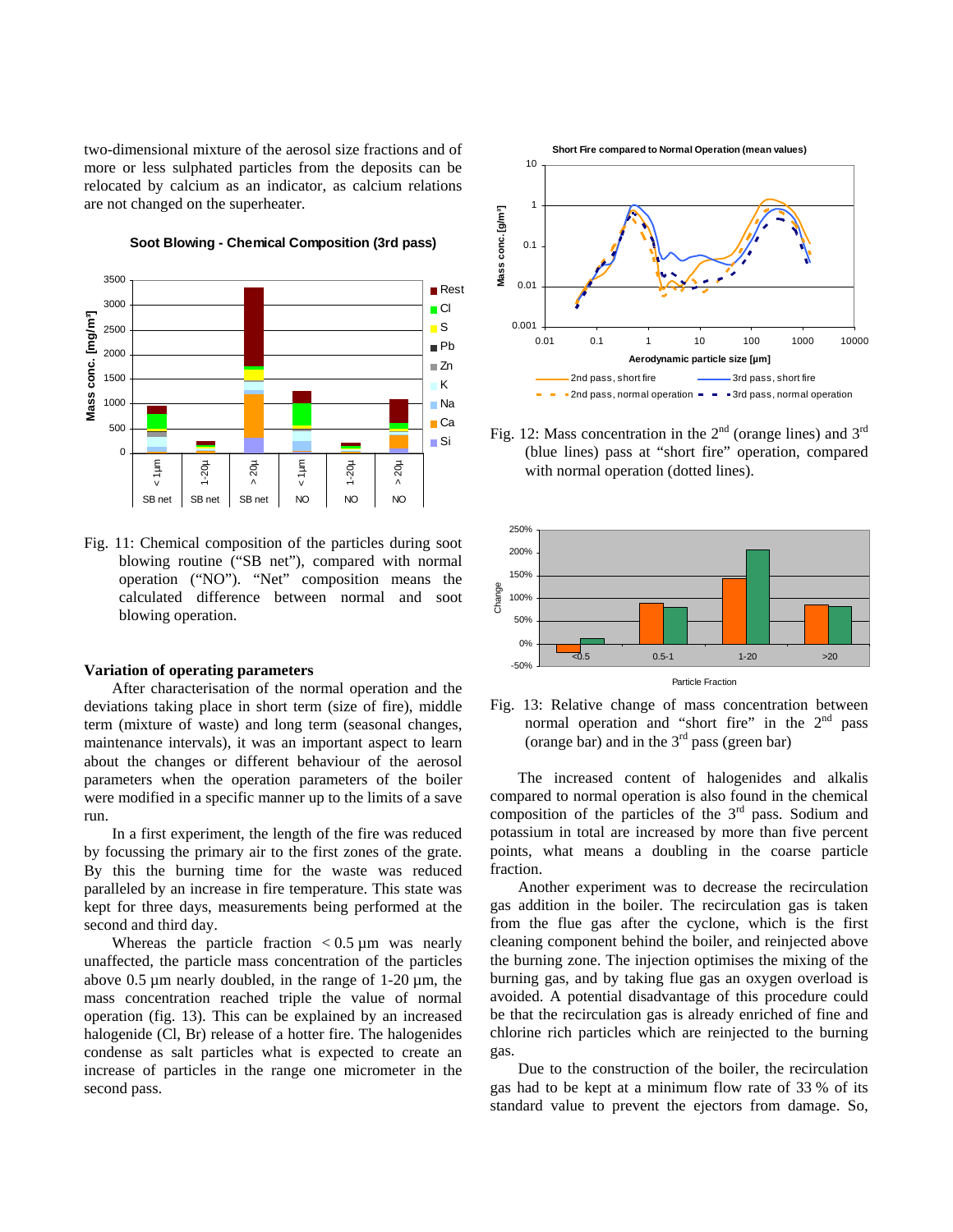during the experiment the recirculation gas fraction was reduced from 12 % to 5 % of the total gas volume.

The measured mass concentration distribution and the chemical composition during reduced recirculation gas addition did not change significantly in any fraction. As the effect of the complete recirculation gas on the aerosol composition was expected to be small, this result was in agreement to the practical long-term experiences of the plant with this feature.

## **Sulphur addition**

In a first series of experiments, sulphur pellets were added to the waste in differed amounts per hour (12 – 30 kg/h). Fig. 14 summarizes all measurements with sulphur pellets and compares them with normal operation. None of the four experiments exhibit significant changes in the particle size distribution.

**Sulphur Pellets (mean values) compared to Normal Operation (060801)**



Fig. 14: Mass concentration at operation with sulphur pellet addition in the  $2<sup>nd</sup>$  (orange lines) and  $3<sup>rd</sup>$  (blue lines) pass compared with normal operation (dotted lines).

The chemical composition responded to the additional sulphur by a chlorine reduction in the coarse fraction and a nearly complete exchange of the small rest of chlorine by sulphation in the inlet (fig. 15).

Subsequent to the sulphur pellet addition sulphur dioxide was injected into the 1st pass above the fire. The results are widely comparable with the pellet experiments.





### **DISCUSSION**

The chemical analysis of the aerosol showed a higher corrosive potential of the fine fraction of the particles, as these particles contain high amounts of halogenides, mainly chlorides.

The fine fraction of the particles  $(< 0.5 \mu m)$  contains a significantly higher content of alkali metals and chlorine, the smallest of the collected fractions  $(< 0.2 \mu m$ ) are nearly completely composed of Na, K and Cl. Looking at the present mass concentrations only, corrosion could be completely calculated by the present chlorine content of the fine fraction. The role of these particles with respect to fouling is, however, rather small. Though their mass concentration fraction is not yet negligible, the possible main deposition mechanisms – thermo- and turbophoresis – are by far less effective. Another argument against the fine fraction is the approved phenomenon that corrosion is much higher on the front side of superheater tubes. The deposition mechanisms of fine particles and condensables, however, show no significant differences around the tube and the percentage of fine fraction particles on the rear of a tube, as the coarse fraction mainly deposits on the front, is by far higher than on the front.

The fraction between the two modes, roughly at 10-  $20 \mu m$ , is seen to have already the appropriate properties to impact at the superheater tubes. This fraction, however, was only found in very small concentrations. From the point of view of particle origin, there should be a gap between primary and secondary particles, which would only be closed by agglomeration or condensation processes. Accordingly, this fraction is observed in a growing mass concentration from pass to pass, with an increase of some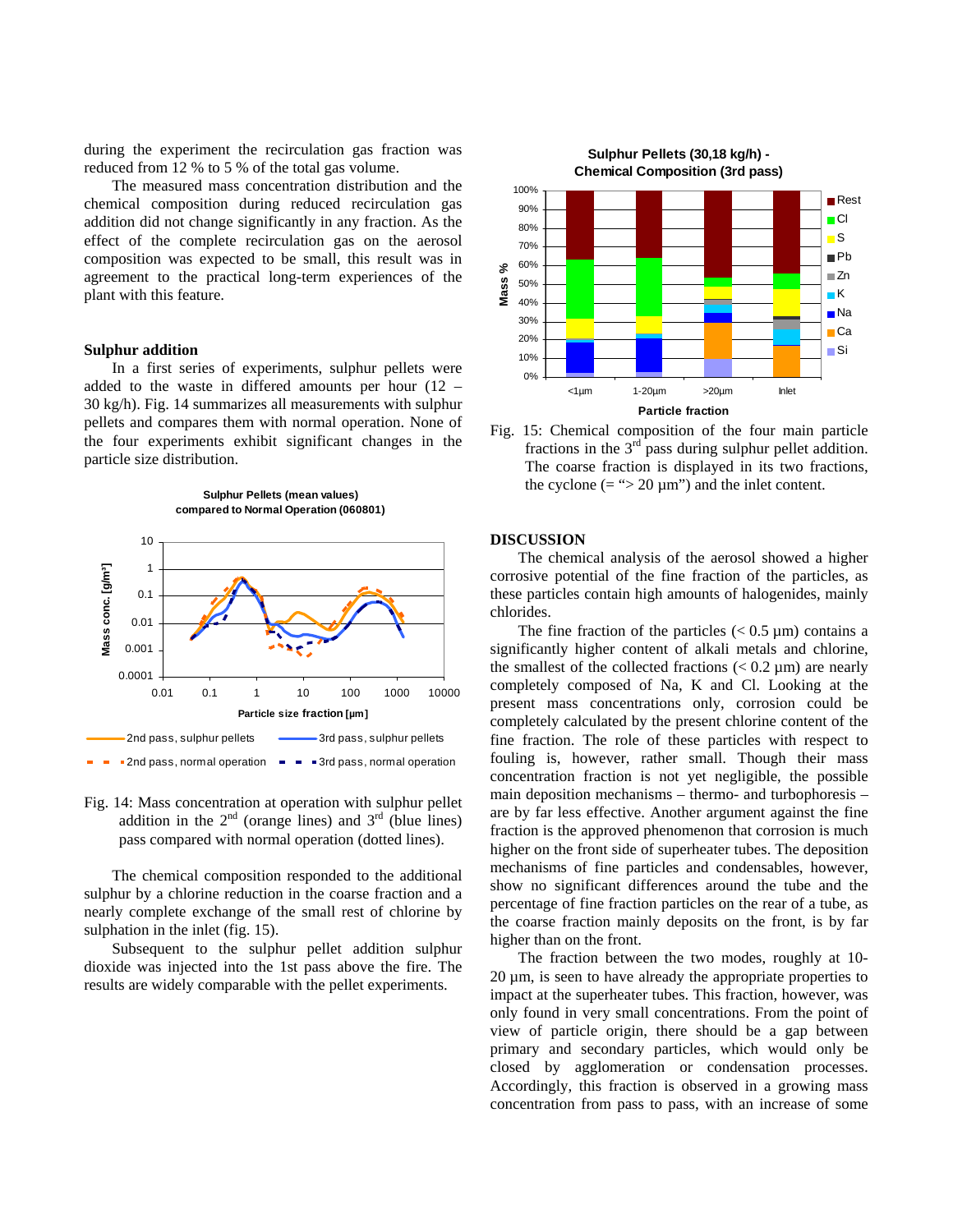one order of magnitude in total, but still staying the minimum mass concentration by approx. one order of magnitude.

In summary, the efficiency of deposition mechanisms of particles on superheater tubes and the main regions of corrosion point to the coarse fraction, to particles of at least 20 µm in aerodynamic diameter. Only this size and above is impacting on the tubes with a probability of more than 50 %. Experimentally, this phenomenon could be proved by the composition of the deposits of investigated tube fouling, special fouling experiments and the inlet of the sampling probe, which all showed a high correlation with the coarse fraction of the particles from the cyclone.

Thus, though their chemical composition seems rather passive compared to the fine particles, the coarse particles play the most important role in creating the fouling on the tubes and keeping the corrosion running.

The question is arising how the chlorine supply to the corrosion front is maintained. In fouling investigations, the porosity of the deposits was approx. 50 %, however, no fluid regions or fine particle transport options could be observed. The porosity is rather suitable for molecular diffusion transport processes than for any even smallest particle size.

In contrast to the sodium *concentration*, a good correlation was found between the sodium *load* of the fouling and the corrosion rates of the various ranges of a single tube. Even more, after preliminary data analysis, there seems to be also a correlation between the sodium load of different MSI and their specific corrosion rate.

The study also shows that sulphation is not completed during the flight of the particles and is progressing on the deposits. However, the increase of sulphur in remobilized particles and therefore the degree of sulphation taking place on the deposits is less than expected.

The addition of sulphur  $-$  by pellets or sulphur dioxide – did improve the situation of the important fraction of coarse particles, in agreement with other experiences (Grundmann, 2007; Hunsinger, 2004; Kautz, 2003 and Pettersson, 2005). The sulphur content did not only increase in the particles retained by the cyclone – representing the free particles – but also in the inlet – representing the deposited particles. Thus, addition of sulphur supports the sulphation during the flight phase, but also on the fouling. The desired effect of complete sulphation during the flight could not be achieved. However, the inlet content was almost free of chlorine. As the inlet is made of silica glass, the chlorine was not consumed by any corrosion reaction, so in fact a lack of chlorine was produced on the deposits what might impact the corrosion rate during a long-term addition of sulphur.

The experiments with a shorter fire geometry confirmed that a higher fire temperature causes more salt being ejected resulting in an increase of particles in the aerodynamic size range of 0.5 µm and above. This combination of chlorine containing salts and particles sizes which are likely to impact at the superheater tubes seems to impair the corrosion situation of the tubes by a higher concentration of chlorine containing coarse particles (Deuerling, 2006).

## **CONCLUSIONS**

- 1. The comprehensive physical and chemical investigation of the gas phase and the complete particle phase through the whole boiler of a MSI has generated an impression of the composition and dynamics as a base for understanding fouling processes.
- 2. The fouling mainly consists of coarse particles deposited by impaction. Only a minor mass fraction derives from fine particles.
- 3. It was measured that sulphation takes place during the flight of the particles and in the fouling. However, the measures applied to influence the speed of sulphation did not afford clear changes.
- 4. The total chlorine being present at a certain place can be estimated by the lasting amounts of sodium and to a certain extent of potassium.
- 5. The corrosion rate is merely linked to the absolute amount of chlorine transferred than to the present chlorine concentration. This explains why the higher concentration of chlorine at the rear of a superheater tube does not cause a higher corrosion rate than at the front side of the tube, where the concentration of sodium (chlorine indicator) is less, but the total amount by far higher.
- 6. The presence of sodium seems also to be suitable for comparing the various MSI corrosion rates. This has to be further investigated and proven. If this correlation is confirmed, measures can be generated to influence the corrosion rates of superheaters.
- 7. The design of the PTD sampling probe proved to be suitable for the broad range measurements. However, the deposits in the inlet turned out to have a major impact on the mass balances. The inlet design itself is therefore subject to consideration about possible future improvements.

### **NOMENCLATURE**

- MSI Municipal solid waste incineration plant
- PTD Porous tube diluter